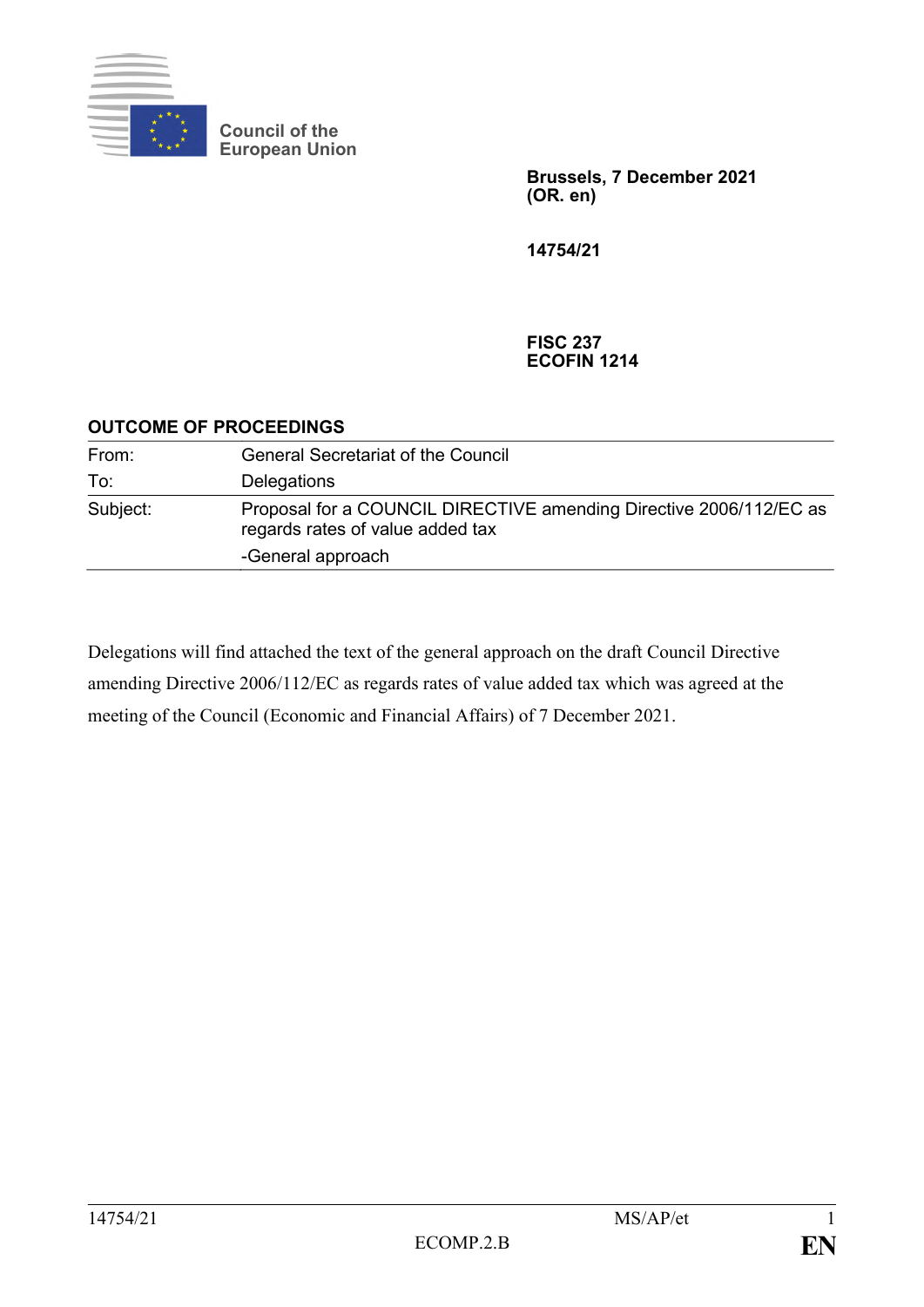# **[DRAFT] COUNCIL DIRECTIVE (EU) …/…**

**of …**

### **amending Directives 2006/112/EC and (EU) 2020/285 as regards rates of value added tax**

THE COUNCIL OF THE EUROPEAN UNION,

Having regard to the Treaty on the Functioning of the European Union, and in particular Article 113 thereof,

Having regard to the proposal from the European Commission,

After transmission of the draft legislative act to the national parliaments,

Having regard to the opinion of the European Parliament<sup>1</sup>,

Having regard to the opinion of the European Economic and Social Committee<sup>2</sup>,

Acting in accordance with a special legislative procedure,

Whereas:

- (1) The rules on rates of value added tax (VAT) as currently set out in Council Directive  $2006/112/EC^3$  aim to preserve the functioning of the internal market and avoid distortions of competition. The rules were designed over two decades ago based on the origin principle. In its communications of 7 April 2016 on an action plan on VAT – Towards a single EU VAT area – Time to decide and of 4 October 2017 on the follow-up to the Action Plan on VAT – Towards a single EU VAT area – Time to act, the Commission announced its intention to adjust those rules for a definitive VAT system for cross-border business-to-business (B2B) trade in goods between Member States that would be based on the taxation in the Member State of destination.
- (2) Under a system where the supply of goods and services would be taxed in the Member State of destination, suppliers derive no significant benefit from being established in a lower-rate Member State. Greater diversity in VAT rates would not, under such a system, disrupt the functioning of the single market nor create distortions of competition. In those circumstances, it would be appropriate to grant more flexibility to Member States in the setting of rates.

<sup>1</sup>  $\frac{1}{2}$  OJ C , , p. .

<sup>&</sup>lt;sup>2</sup> OJ C , , p. .<br><sup>3</sup> Council Direction

**<sup>3</sup>** Council Directive 2006/112/EC of 28 November 2006 on the common system of value added tax (OJ L 347, 11.12.2006, p. 1).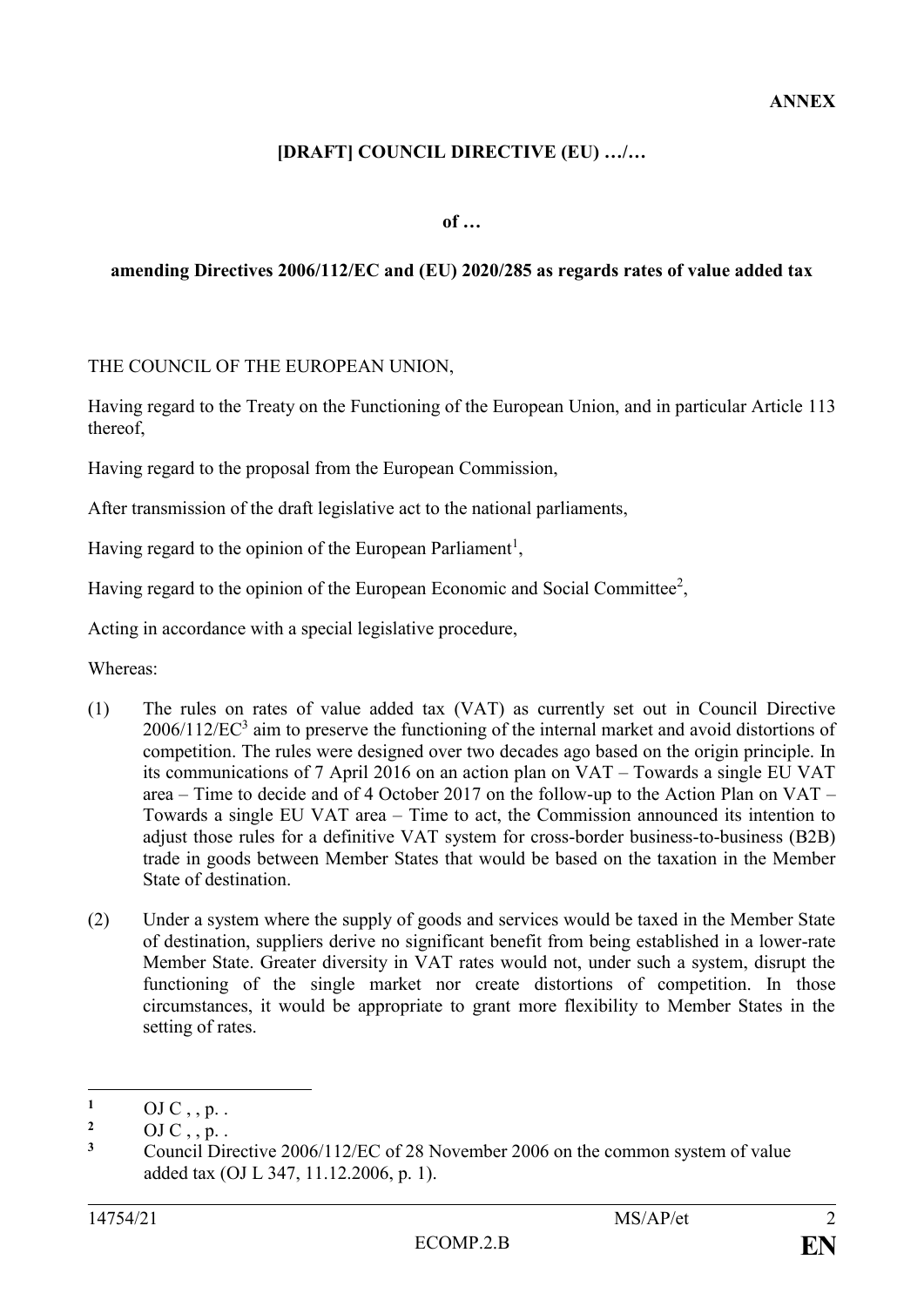- (2a) The goods and services eligible for reduced rates should aim at the benefit of the final consumer and pursue objectives of general interest. To avoid unnecessary complexity and a subsequent rise in business costs, in particular for intra-Community trade, it should be clear that once goods and services are selected accordingly, reduced rates would normally be applicable along the entire commercial chain.
- (2b) The legal framework allowing the application of reduced rates should be overall coherent with other Union policies such as Regulation (EU) 2021/522 of the European Parliament and of the Council of 24 March 2021 establishing a Programme for the Union's action in the field of health ('EU4Health Programme') for the period 2021-2027, and repealing Regulation (EU) No 282/2014<sup>4</sup> and the Communication from the Commission to the European Parliament, the European Council, The Council, The European Economic and Social Committee and the Committee of the Regions - The European Green Deal<sup>5</sup>. In order to enable Member States to apply reduced rates in the strengthening of the resilience of their health systems, it is appropriate to extend the scope of goods and services considered to be essential to support the provision of health care and to compensate and overcome disabilities. Furthermore, Member States should be given the possibility to contribute to a climate-neutral and green economy by means of applying reduced rates on environmentallyfriendly supplies while, at the same time, preparing the phasing out of the existing preferential treatment of environmentally harmful supplies.
- (3) All Member States are to be treated equally and must therefore be given the same possibilities to apply reduced rates, which should however remain an exception to the standard rate. Such equal treatment can be achieved by enabling all Member States to apply to the eligible goods and services, within defined limits, a maximum of two reduced rates of a minimum of 5 %, a reduced rate lower than the minimum of 5 % and an exemption with the right to deduct input VAT.
- (4) Taking into account the need to avoid the proliferation of reduced rates for budgetary reasons and the principle of equal treatment, Member States should be allowed to apply reduced rates not lower than the minimum of 5 % to a maximum of twenty-four points of goods and services listed in Annex III to Directive 2006/112/EC. For the same reason, Member States are free to apply a reduced rate lower than the minimum of 5 % and an exemption with the right to deduct input VAT but only to a maximum of seven points listed in Annex III, chosen among the goods and services considered to cover basic needs, namely those related to the supply of foodstuffs, water, medicines, pharmaceutical products, health and hygiene products, transport of persons and some cultural items (books, newspapers and periodicals), or among other supplies of goods and services listed in Annex III to which other Member States apply reduced rates lower than the minimum of 5 % or exemptions with the right to deduct input VAT as long as the applicable deadlines are respected. It is appropriate to grant the Member States already applying such reduced rates or exemptions the time necessary to adapt to those limits.

1

**<sup>4</sup>** OJ L 107, 26.3.2021, p. 1

**<sup>5</sup>** COM(2019) 640 final of 11 December 2019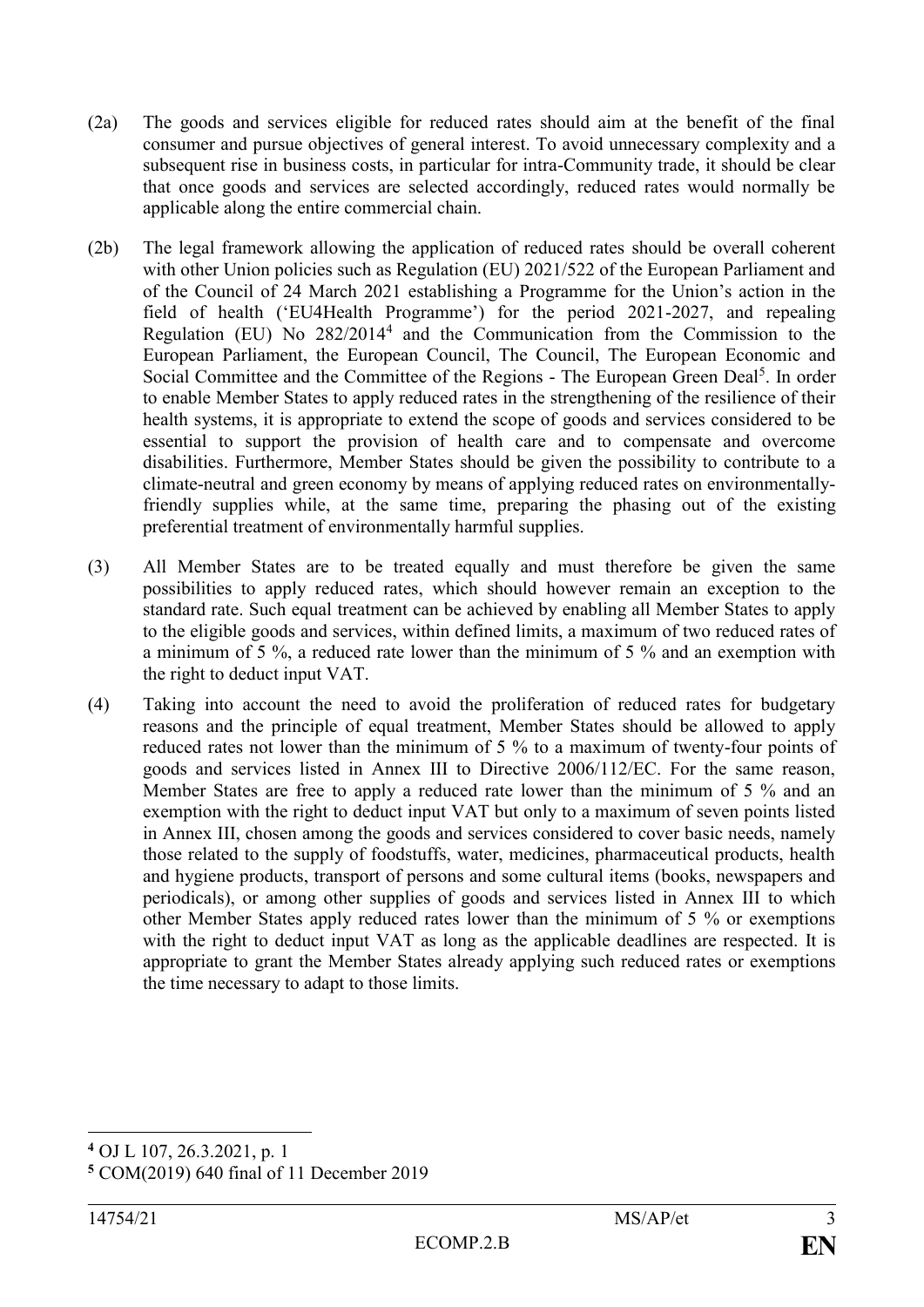- (4a) It is appropriate for solar panels to be included amongst those seven points in line with Union environmental commitments on decarbonisation and with the Green Deal as well as to offer Member States the possibility to promote the use of renewable energy sources also by means of reduced VAT rates. To support the transition towards the use of renewable energy sources and to foster the Union's self-sufficiency with regard to energy, it is necessary to allow Member States to improve final consumers' access to green energy sources.
- (4b) The exercise of any of the above options by a Member State should be seen to constitute a measure, embedded in the logic of the system of VAT rates, and adopted for clearly defined social reasons for the benefit of the final consumer or in the general interest.
- (4c) Along with general rules on VAT rates, there are a number of existing derogations that allow certain Member States to apply lower rates. Those lower rates are justified by specific geographical features or by social reasons that are for the benefit of the final consumer or in the general interest. Such lower rates could be relevant for other Member States. In line with the principle of equal treatment, it is therefore appropriate to provide for an option, open to all Member States, to apply lower rates to the same goods and services as those to which lower rates are applicable in other Member States and under the same conditions. To comply with the above ceiling of seven points, Member States that were applying such lower rates to more than seven points of supplies of goods and services listed in Annex III on 1 January 2021 should limit the application of reduced rates which are lower than the minimum of 5 % and of exemptions with the right to deduct input VAT to seven points of Annex III by 1 January 2032 or by the time of adoption of the definitive arrangements, whichever is the earlier. The above amendments do not affect the arrangements for derogations concerning the application of the exemptions without the right to deduct VAT set out in Annex X to Directive 2006/112/EC.
- (4d) Furthermore, a number of other derogations currently allow certain Member States to apply reduced rates not lower than 12 % to goods and services not listed in Annex III. Given the proximity in terms of the level of those reduced rates to the standard rate and in line with the principle of equal treatment, it is appropriate to provide for an option, open to all Member States, to apply reduced rates not lower than 12 % to the same goods and services as those to which reduced rates not lower than 12 % are applied in other Member States and under the same conditions.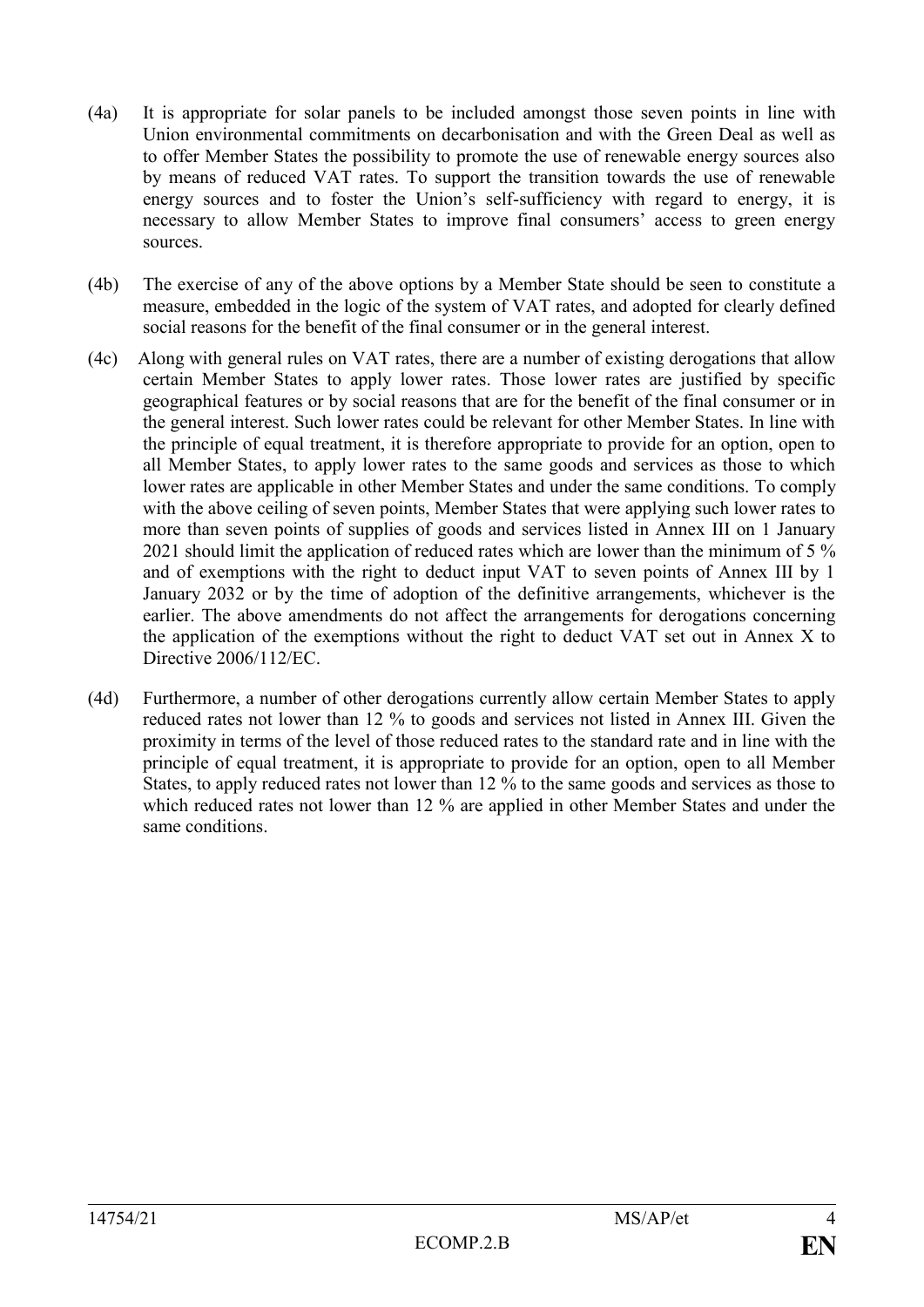- (4e) Reduced rates not lower than 12% on supplies of goods and services not listed in Annex III, reduced rates lower than 5 % and exemptions with the right to deduct input VAT on any points of Annex III other than points (1) to (6) and (10c), may be applied by other Member States including Member States that currently apply reduced rates and exemptions and would like to apply reduced rates not lower than 12 % on supplies of goods and services not listed in Annex III, reduced rates lower than 5 % or exemptions with right to deduct input VAT other than the ones they currently apply, as long as they respect the VAT rates' structure provided for in this directive and the conditions applied by the Member States with reduced rates or exemptions in place on 1 January 2021.
- (4f) Member States that were applying reduced rates or were granting exemptions with the right to deduct input VAT based on derogations on 1 January 2021 should communicate to the VAT Committee the main provisions and conditions of derogations in their national law, applied on 1 January 2021 and to which access will be opened to other Member States. To ensure legal certainty and enable equal access to those derogations for all Member States and based on information provided until the set deadline by the Member States concerned, a report with a full list of the goods and services to which such reduced rates or exemptions are applied is to be prepared and distributed to all Member States by the Commission immediately after receiving the information. Compliance with the deadline for communicating such information is essential to ensure that all Member States have equal access to derogations.
- (4g) On the basis of the information distributed by the Commission, Member States should be able to apply reduced rates and exemptions with the right to deduct VAT on the supplies of goods and services on which other Member States apply such rates and exemptions provided that reduced rates and exemptions are applied under the same conditions as applicable in Member States already applying those rates and exemptions. For the exercise of those options, Member States should adopt detailed rules and communicate the text of adopted provisions to the VAT Committee. Based on that communication, the Commission should present to the Council a report with a comprehensive list indicating the goods and services to which Member States apply reduced rates and exemptions.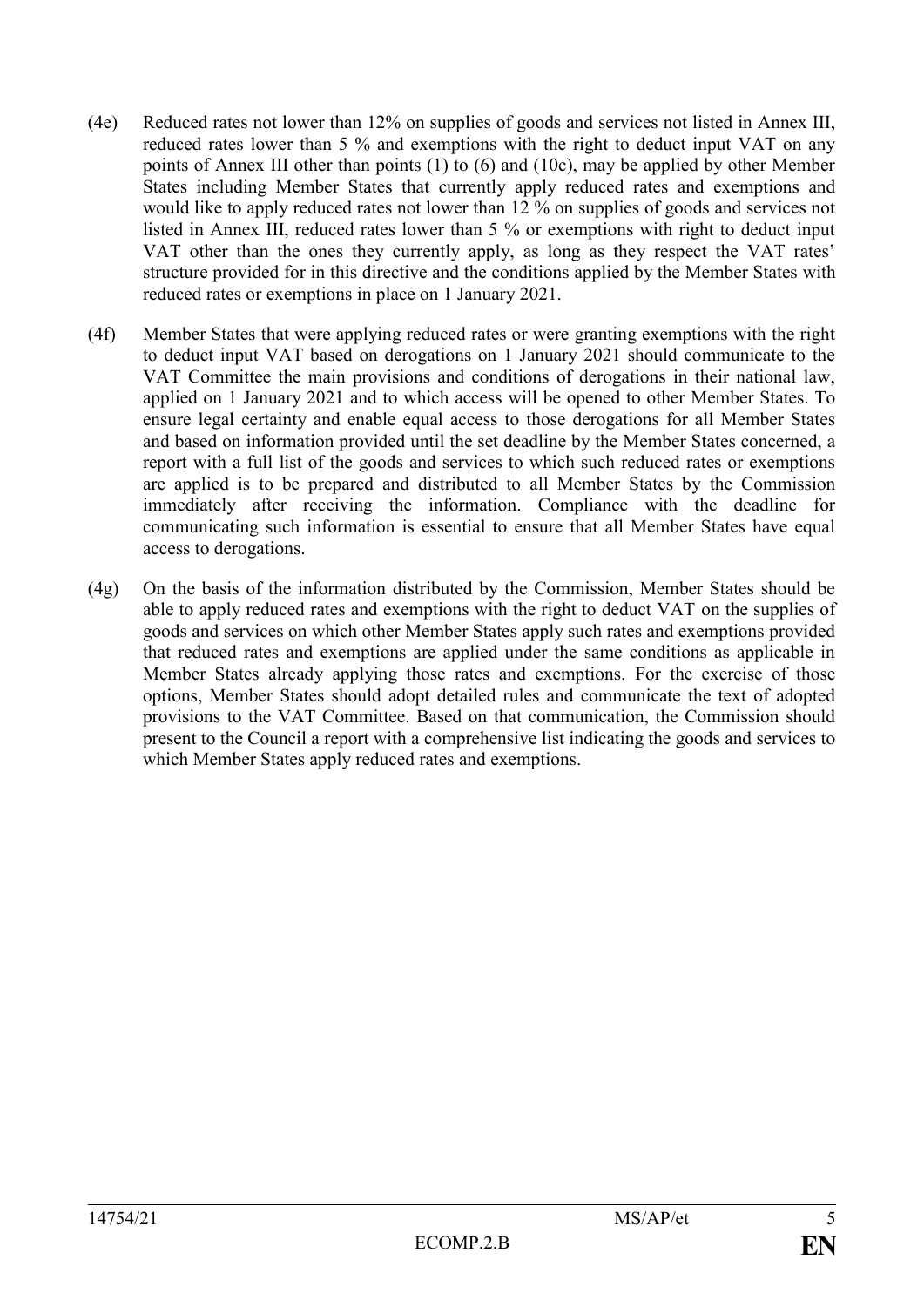- (5) Considering the need to modernise and update the list of goods and services eligible for reduced rates, Directive 2006/112/EC should be amended to allow the application of reduced rates for specific social policy objectives, to ensure clarity, and to take into account the neutrality principle, namely, by ensuring the same treatment, in terms of VAT rates, for the renting or leasing and the supply of certain goods.
- (5a) To offer Member States the possibility to support the transition towards the use of environmentally friendly heating systems and in line with Union environmental commitments on decarbonisation, the possibility for Member States is furthermore included in Annex III to apply a reduced rate on the supply and installation of highly efficient low emissions heating systems which meet the criteria of environmental legislation.
- (5b) Digitalisation plays a key role in creating value and in fostering competitiveness. The Digital Economy and Society Index (DESI) measures and ranks the digital performance of the Member States based on predefined indicators showing significant discrepancies as to the digital development. To overcome poor coverage of internet access services and with a view to promote their development, Member States should be able to apply a reduced rate to such services. The application of a reduced rate to internet access services should be tailored to the objectives set out in the national digitalisation policy and accordingly limited in scope. According to Regulation (EU) 2015/2120<sup>6</sup>, internet access services provide for connectivity but do not extend to the content provided through internet.
- (5c) Furthermore, in view of the digital transformation of the economy, it should be possible for Member States to provide for the same treatment of live-streamed activities, including events, as those which, when attended in person, are eligible for reduced rates.
- (5d) To ensure taxation in the Member State of consumption, it is necessary for all services that can be supplied to a customer by electronic means to be taxable at the place where the customer is established, has his permanent address or usually resides. Therefore, it is necessary to modify the rules governing the place of supply of services relating to such activities.
- (6) To provide legal certainty it is necessary to clarify that in the case of organisations devoted to social well-being it is the general activity and objectives of the organisation as a whole, independent from the ultimate beneficiary of the supply of goods or services, that are to be considered when assessing the requirements for the application of a reduced rate.

<sup>1</sup> **<sup>6</sup>** Regulation (EU) 2015/2120 of the European Parliament and of the Council of 25 November 2015 laying down measures concerning open internet access and retail charges for regulated intra-EU communications and amending Directive 2002/22/EC and Regulation (EU) No 531/2012 (OJ L 310, 26.11.2015, p.1).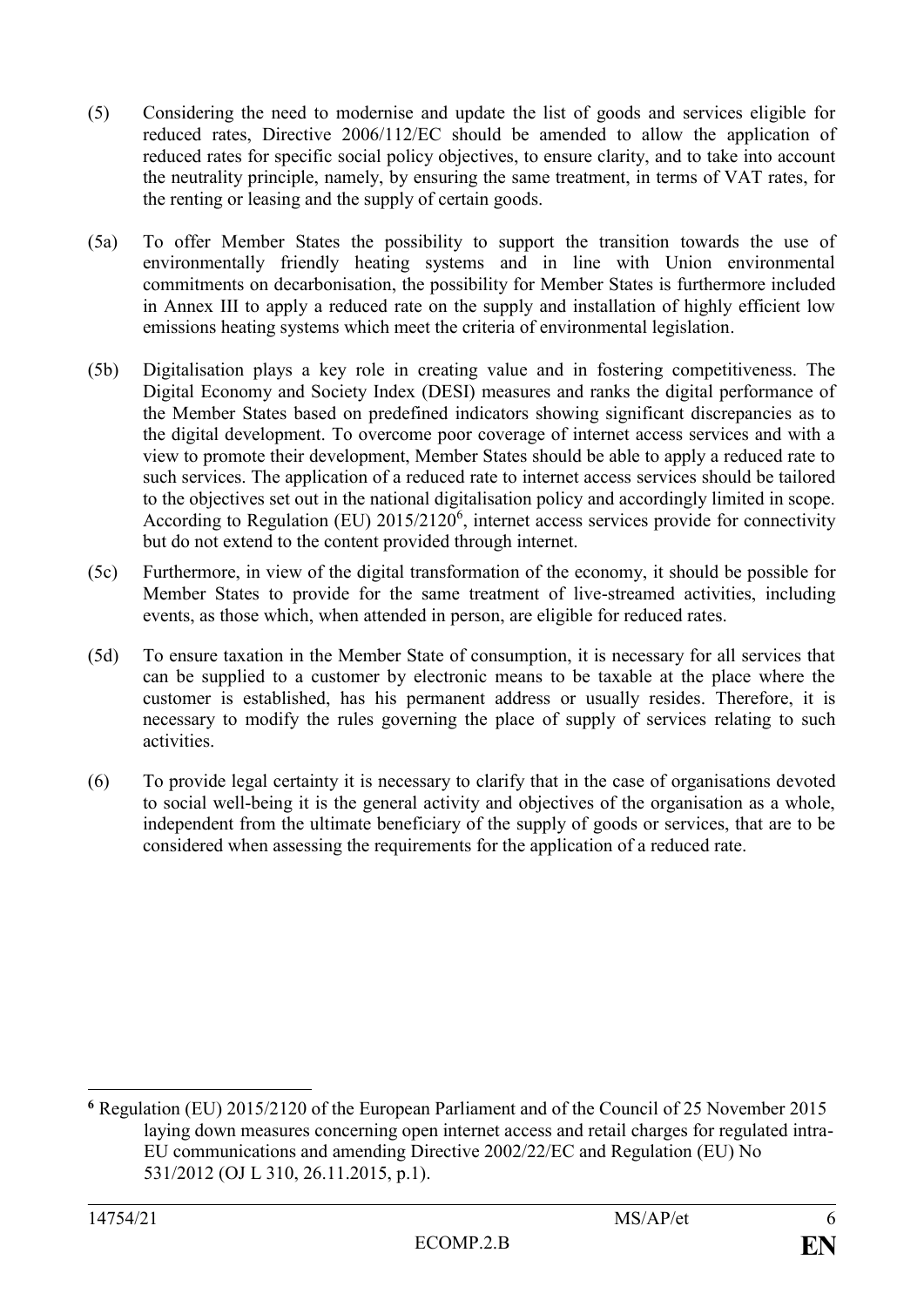- (6a) Furthermore, Directive 2006/112/EC should be amended in order to allow for the application of reduced rates in a limited number of specific situations for social reasons, for the benefit of the final consumer and in pursuit of an objective of general interest. Therefore, the list of goods and services eligible for reduced rates is extended to contain a limited number of such existing derogations.
- (7) The COVID-19 pandemic proved that there is a need to adapt Directive 2006/112/EC to make the legal framework ready to address future crises and therefore to enable Member States to respond swiftly to exceptional circumstances, like pandemics, humanitarian crises or natural disasters. To this end, under the same conditions, Member States which were authorised by the Commission to apply an exemption from VAT on goods imported for the benefit of disaster victims, should have the possibility to apply an exemption with deductibility of VAT paid at the preceding stage in respect of the intra-EU and domestic supplies of those goods and of services related to such goods to the eligible bodies for them to be able to help victims of such disasters. If conditions for exemptions are no longer fulfilled, the supply of such goods and services should be subject to VAT.
- (8) Since the main objective of this Directive, namely updating of the list of goods and services eligible for reduced rates and the establishment of the grounds for ensuring that Member States have an equal access to applying reduced rates cannot be sufficiently achieved by the Member States but can rather, by reason of existing limitations, be better achieved at Union level, the Union may adopt measures, in accordance with the principle of subsidiarity as set out in Article 5 of the Treaty on the European Union. In accordance with the principle of proportionality, as set out in that Article, this Directive does not go beyond what is necessary in order to achieve those objectives.
- (9) Directive 2006/112/EC has been amended by Directive (EU) 2020/285<sup>7</sup> . Due to the different structure of VAT rates provided in this amending Directive the references in Directive (EU) 2020/285 need to be amended.
- (10) In accordance with the Joint Political Declaration of 28 September 2011 of Member States and the Commission on explanatory documents<sup>8</sup>, Member States have undertaken to accompany, in justified cases, the notification of their transposition measures with one or more documents explaining the relationship between the components of a directive and the corresponding parts of national transposition instruments. With regard to this Directive, the legislator considers the transmission of such documents to be justified.
- (11) Directive 2006/112/EC should therefore be amended accordingly,

 $\overline{7}$ **<sup>7</sup>** Council directive (EU) 2020/285 of 18 February 2020 amending Directive 2006/112/EC on the common system of value added tax as regards the special scheme for small enterprises and Regulation (EU) No 904/2010 as regards the administrative cooperation and exchange of information for the purpose of monitoring the correct application of the special scheme for small enterprises (OJ L 62, 2.3.2020, p. 13).

**<sup>8</sup>** OJ C 369, 17.12.2011, p. 14.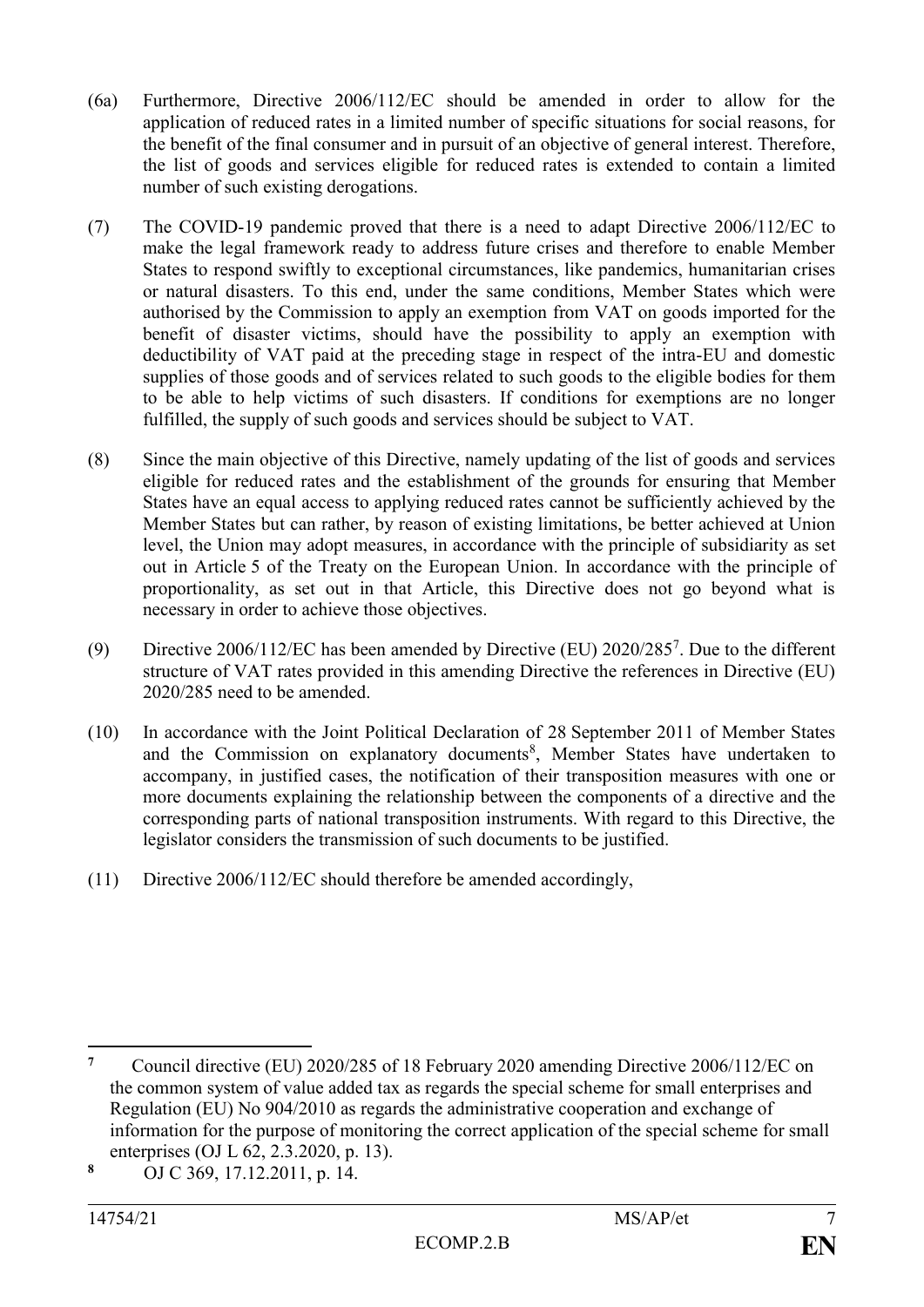### HAS ADOPTED THIS DIRECTIVE:

### *Article 1*

### *Amendments to Directive 2006/112/EC*

Directive 2006/112/EC is amended as follows:

- (1) Article 94 is amended as follows:
	- a) paragraph 2 is replaced by the following:

'2. The rate applicable to the importation of goods shall be that applied to the supply of like goods within the territory of the Member State.';

b) the following paragraph is added:

'3. By way of derogation from paragraph 2 of this Article, Member States applying a standard rate to the supply of works of art, collectors' items and antiques listed in Annex IX, Parts A, B and C, may apply a reduced rate to the importation of those goods within the territory of the Member State.';

(2) Article 98 is replaced by the following:

#### *'Article 98*

1. Member States may apply a maximum of two reduced rates.

The reduced rates shall be fixed as a percentage of the taxable amount, which shall not be less than 5 % and apply only to the supplies of goods and services listed in Annex III.

Member States may apply the reduced rates to a maximum of twenty-four points of supplies of goods and services listed in Annex III.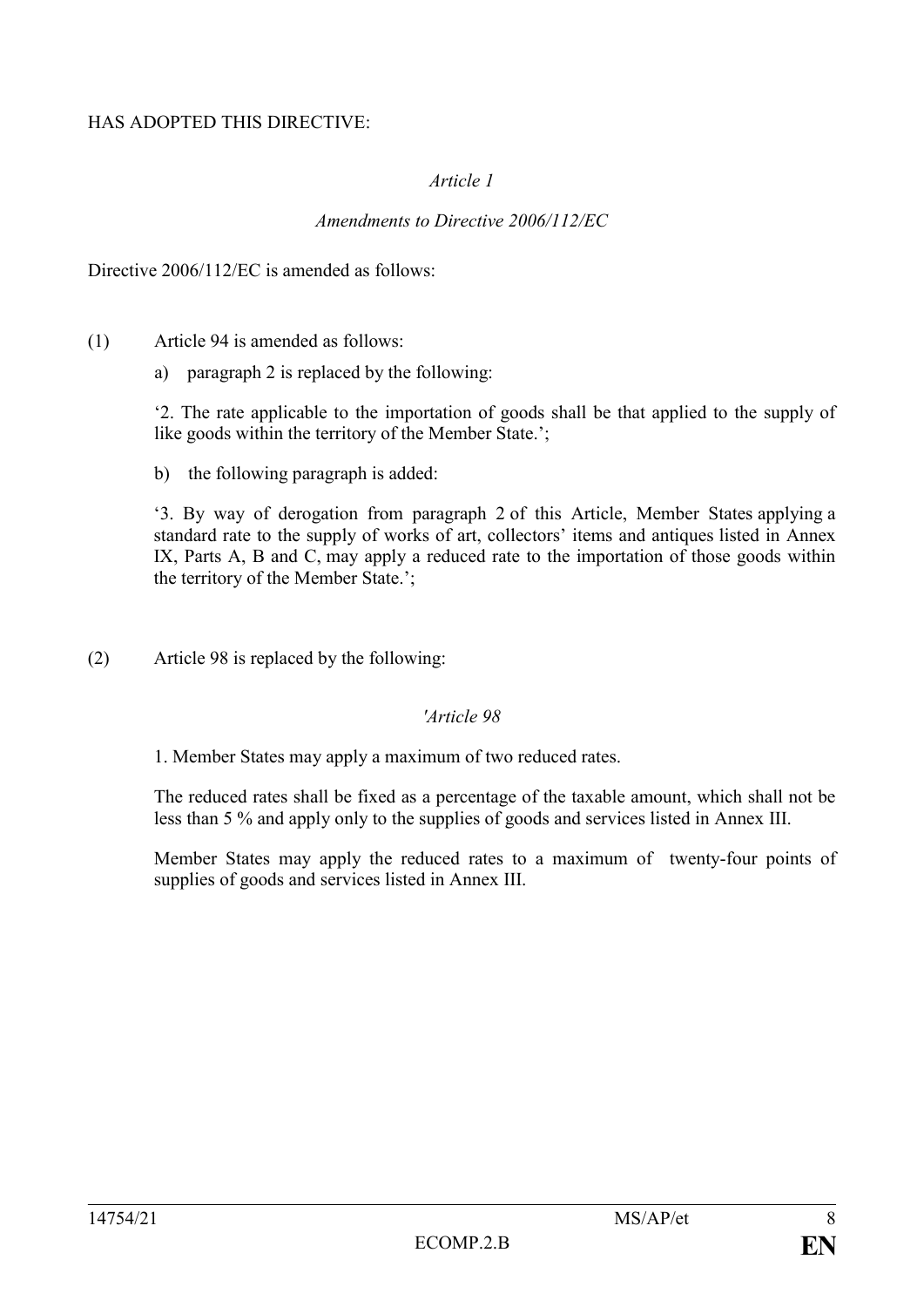2. Member States may, in addition to the two reduced rates, apply a reduced rate lower than the minimum of 5 % and an exemption with deductibility of the VAT paid at the preceding stage to a maximum of seven points of supplies of goods and services listed in Annex III.

The reduced rate lower than the minimum of 5 % and the exemption with deductibility of the VAT paid at the preceding stage may only be applied to the following points of Annex III:

a) points  $(1)$ ,  $(2)$ ,  $(3)$ ,  $(4)$ ,  $(5)$ ,  $(6)$  and  $(10c)$ ;

b) any other point of Annex III falling under the options provided for in Article 105a(1).

For the purposes of point (b) of the second subparagraph of this paragraph, the transactions regarding housing referred to in the second subparagraph of Article 105a(1) shall be regarded as falling under point (10) of Annex III.

Member States applying, on 1 January 2021, reduced rates lower than the minimum of 5 % or granting exemptions with deductibility of the VAT paid at the preceding stage to more than seven points of goods or services listed in Annex III, shall limit their application to comply with the first subparagraph of this paragraph by 1 January 2032 or by the adoption of the definitive arrangements referred to in Article 402, whichever is the earlier. Member States shall be free to determine to which points or categories of supplies of goods or services they will continue to apply those reduced rates and/or grant those exemptions.

3. The reduced rates and the exemptions referred to in paragraphs 1 and 2 shall not apply to electronically supplied services, except to those listed under points (6), (7), (8) and (13) of Annex III.

4. When applying the reduced rates and exemptions provided for in this Directive, Member States may use the Combined Nomenclature and/or the Statistical Classification of Products by Activity to establish the precise coverage of the category concerned.';

(3) Article 99 is replaced by the following:

#### *'Article 99*

The reduced rates and the exemptions referred to in Article 98(1) and (2) shall not apply to supplies of works of art, collectors' items and antiques to which the special arrangements of Chapter 4 of Title XII are being applied.';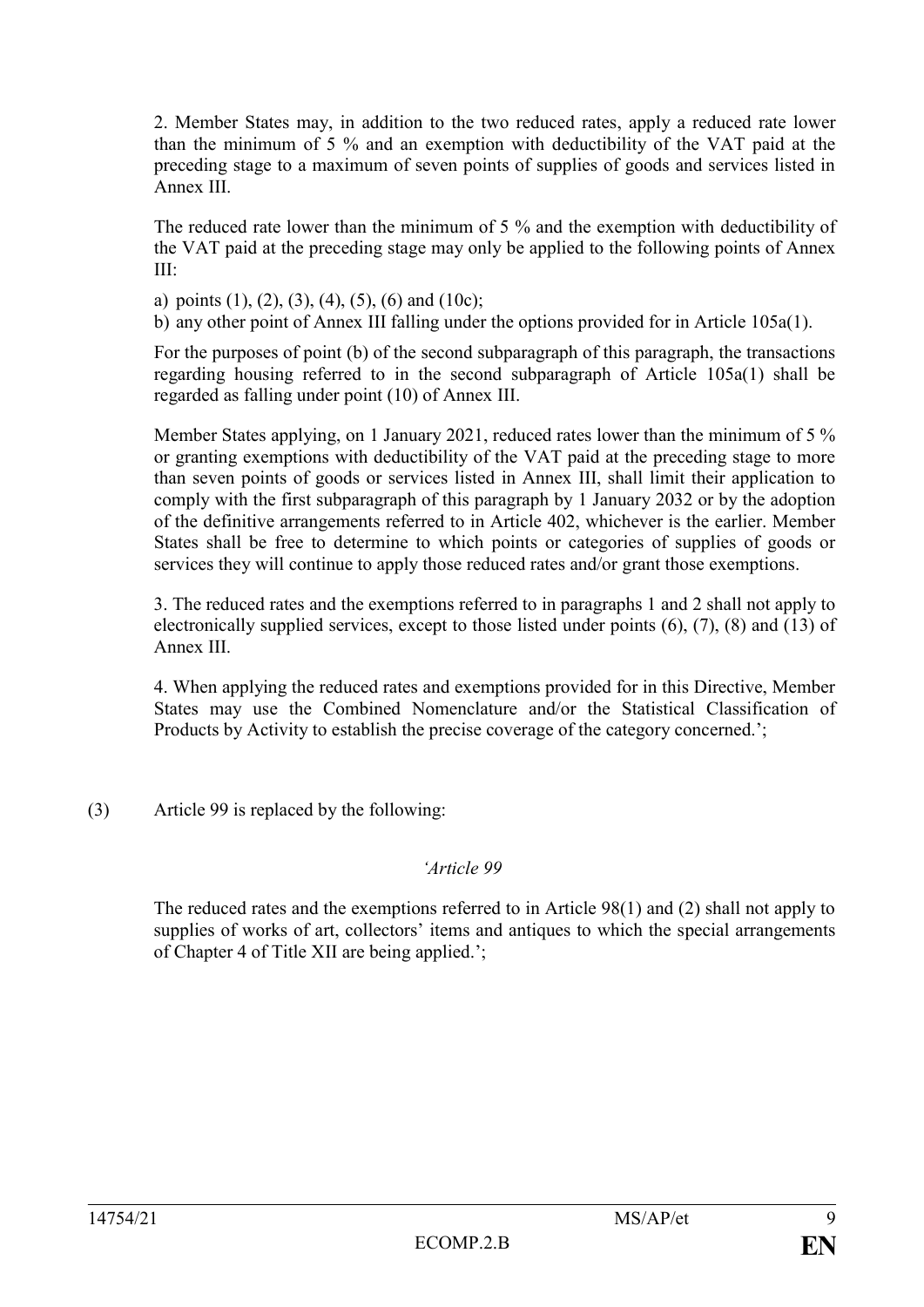(4) Article 100 is replaced by the following:

### *'Article 100*

By 31 December 2028 and every five years thereafter, the Commission shall submit to the Council a report on the scope of Annex III, accompanied by any appropriate proposals, where necessary.';

(4a) In Chapter 2 of Title VIII, the following Section is inserted:

### 'Section 2a Exceptional situations

### Article 101a

1. Where an authorisation has been granted to a Member State by the Commission according to Article 53, first paragraph, of Directive  $2009/132/EC<sup>9</sup>$  to apply an exemption on imported goods for the benefit of disaster victims, that Member State may grant an exemption with deductibility of VAT paid at the preceding stage under the same conditions, in respect of the intra-Community acquisitions and the supply of those goods and of services related to such goods, including rental services.

2. A Member State wishing to apply the measure referred to in paragraph 1 shall inform the VAT Committee.

3. When goods or services acquired by the organisations benefiting from the exemption laid down in paragraph 1 of this Article are used for purposes other than those provided for in Chapter 4 of Title VIII of Directive 2009/132/EC, the use of such goods or services shall be subject to VAT under the conditions applicable at the time when the conditions for the exemption cease to be fulfilled.

(5) Articles 101, 102, 103, 104a and 105 are deleted;

1

**<sup>9</sup>** Council Directive 2009/132/EC of 19 October 2009 determining the scope of Article 143(b) and (c) of Directive 2006/112/EC as regards exemption from value added tax on the final importation of certain goods (OJ L 292, 10.11.2009, p. 5).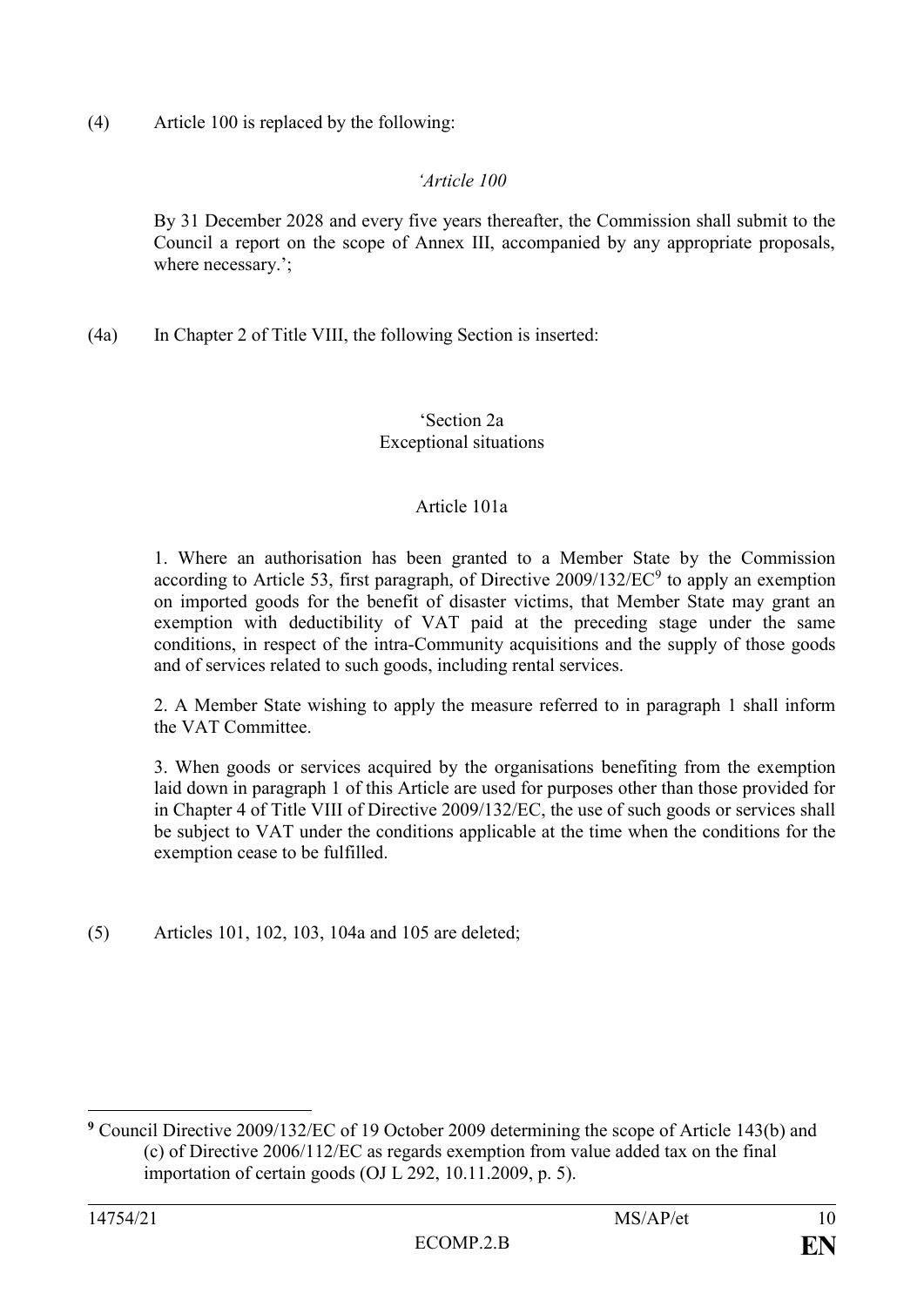(5a) Article 104 is replaced by the following:

### 'Article 104

1. Austria may, in the communes of Jungholz and Mittelberg (Kleines Walsertal), apply a second standard rate which is lower than the corresponding rate applied in the rest of Austria but not less than 15 %.

2. Greece may apply rates up to 30 % lower than the corresponding rates applied in mainland Greece in the departments of Lesbos, Chios, Samos, the Dodecanese and the Cyclades, and on the islands of Thassos, the Northern Sporades, Samothrace and Skiros.

3. Portugal may, in the case of transactions carried out in the autonomous regions of the Azores and Madeira and of direct importation into those regions, apply rates lower than those applicable on the mainland.

4. Portugal may apply one of the two reduced rates provided for in Article 98(1) to the tolls on bridges in the Lisbon area.';

(5b) The following article is inserted:

## 'Article 105a

1. Member States which, in accordance with Union law, on 1 January 2021, were applying reduced rates lower than the minimum laid down in Article 98(1) or were granting exemptions with deductibility of the VAT paid at the preceding stage, to the supply of goods or services listed in points other than points (1) to (6) and (10c) of Annex III, may, in accordance with Article 98(2), continue to apply those reduced rates or grant those exemptions, without prejudice to paragraph 4 of this Article.

Member States, which in accordance with Union law, on 1 January 2021, were applying reduced rates lower than the minimum laid down in Article 98(1) to transactions regarding housing not being part of a social policy, may, in accordance with Article 98(2), continue to apply those reduced rates.

Member States shall communicate to the VAT Committee the text of the main provisions of national law and the conditions for the application of those reduced rates and exemptions relating to point (b) of the second subparagraph of Article 98(2) no later than … [3 months after the date of entry into force of this amending Directive].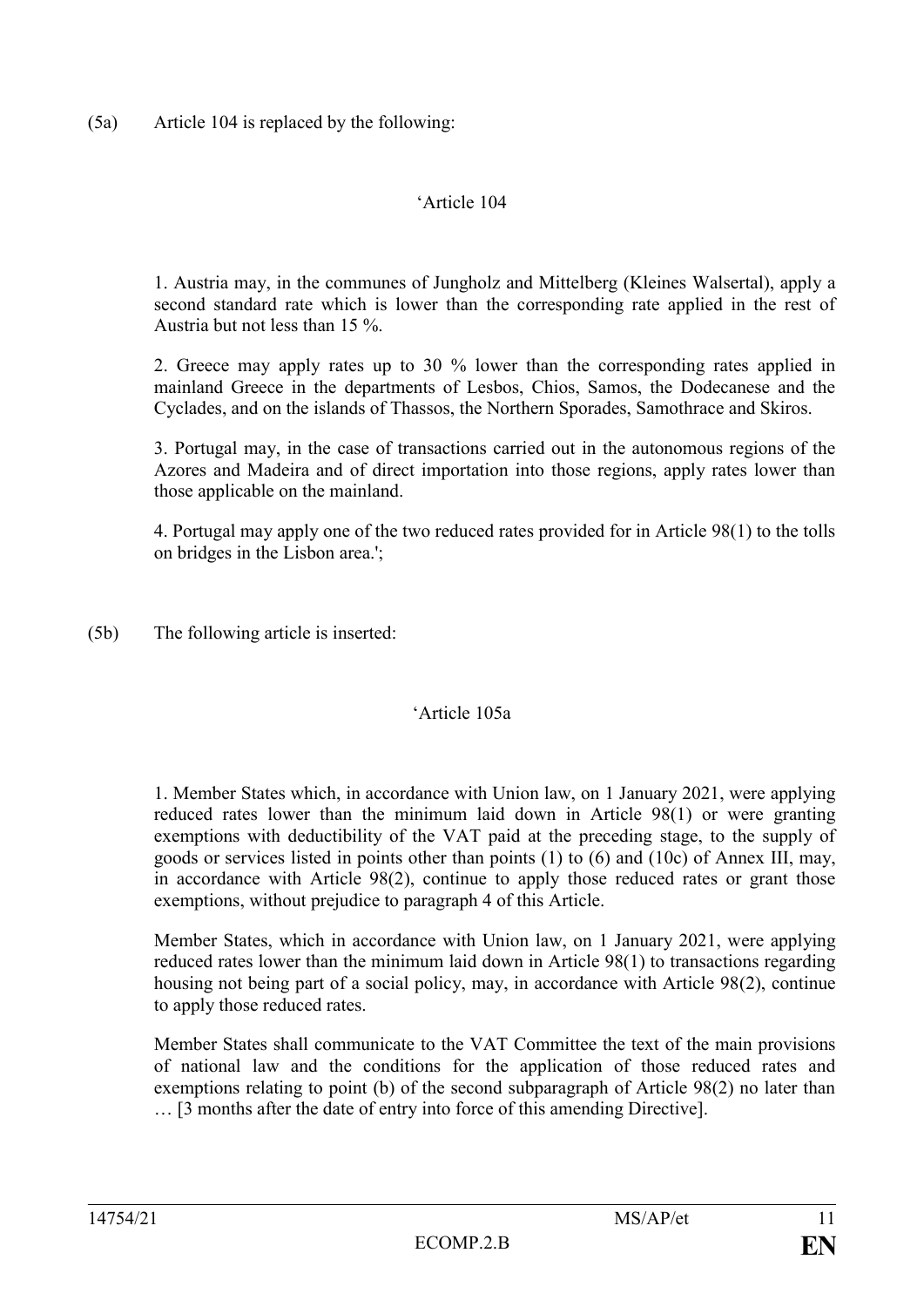Without prejudice to paragraph 4 of this Article, reduced rates lower than the minimum laid down in Article 98(1), or exemptions with deductibility of the VAT paid at the preceding stage may be applied by other Member States, in accordance with the first subparagraph of Article 98(2), to the same supplies of goods and/or services referred to in the first and second subparagraph of this paragraph and under the same conditions as those applicable on 1 January 2021 in the Member States referred to in the first and second subparagraph of this paragraph.

2. Member States which, in accordance with Union law, on 1 January 2021, were applying reduced rates lower than 12 %, including reduced rates lower than the minimum laid down in Article 98(1) or were granting exemptions with deductibility of the VAT paid at the preceding stage, to the supply of goods and services other than those listed in Annex III, may in accordance with Article 98(1) and (2), continue to apply those reduced rates or grant those exemptions until 1 January 2032 or until the adoption of the definitive arrangements referred to in Article 402, whichever is the earlier, without prejudice to paragraph 4 of this Article.

3. Member States which, in accordance with Union law, on 1 January 2021, were applying reduced rates not lower than 12 % to the supply of goods or services other than those listed in Annex III, may, in accordance with the first subparagraph of Article 98(1), continue to apply those reduced rates, without prejudice to paragraph 4 of this Article.

Member States shall communicate to the VAT Committee the text of the main provisions of national law and conditions for the application of these reduced rates no later than … [3 months after the date of entry into force of this amending Directive].

Without prejudice to paragraph 4 of this Article, reduced rates not lower than 12 % may be applied by other Member States, in accordance with the first subparagraph of Article 98(1), to the same goods and/or services under the same conditions as those applicable on 1 January 2021 in the Member States referred to in the first subparagraph of this paragraph.

4. By way of derogation from paragraphs 1, 2 and 3, the reduced rates or exemptions on fossil fuels, other goods with a similar impact on greenhouse gas emissions, such as peat, and wood used as firewood shall cease to be applied by 1 January 2030, and on chemical pesticides and chemical fertilisers, shall cease to be applied by 1 January 2032.

5. Member States which in accordance with the fourth subparagraph of paragraph 1 of this Article, the third subparagraph of paragraph 3 of this Article and Article 105b wish to apply the reduced rates not lower than 12 %, the reduced rates lower than the minimum laid down in Article 98(1), or the exemptions with deductibility of the VAT paid at the preceding stage, shall, by … [18 months after the date of entry into force of this amending Directive], adopt the detailed rules governing the exercise of those options and communicate to the VAT Committee the text of the main provisions of national law they have adopted.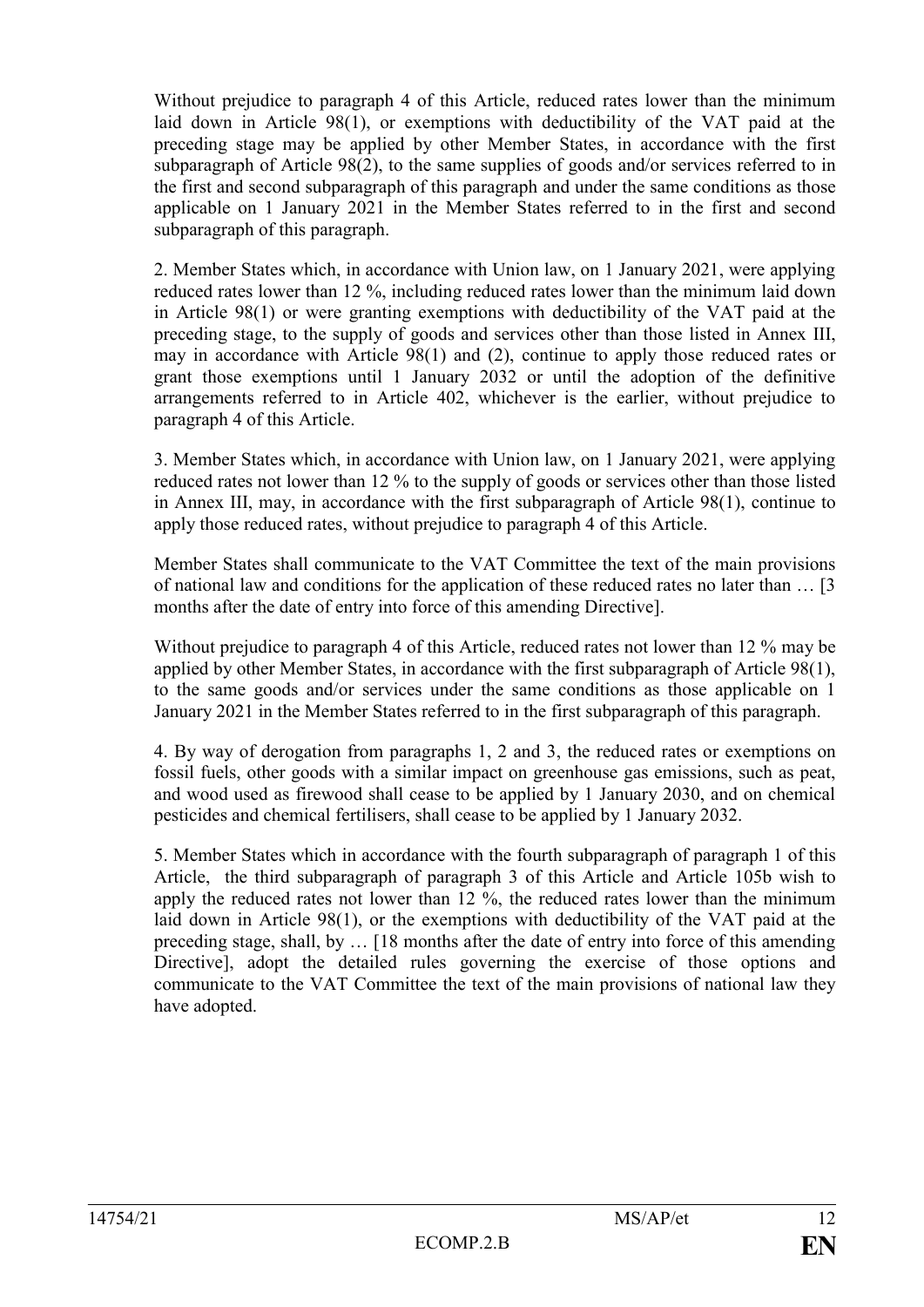6. By 1 July 2025, on the basis of the information provided by Member States, the Commission shall present to the Council a report with a comprehensive list indicating the goods and services referred to in paragraphs 1 and 3 of this Article and in Article 105b to which the reduced rates, including the reduced rates lower than the minimum laid down in Article 98(1), or the exemptions with deductibility of the VAT paid at the preceding stage are applied in Member States.';

(5c) The following article is inserted:

## 'Article 105b

Member States which in accordance with Union law, on 1 January 2021, were applying reduced rates not lower than the minimum of 5 % to transactions regarding housing not being part of a social policy, may, in accordance with the first subparagraph of Article 98(1), continue to apply those reduced rates. In such a case, the reduced rate to be applied to such transactions shall as of 1 January 2042 not be lower than 12 %.

Member States shall communicate to the VAT Committee the text of the main provisions of national law and conditions for the application of these reduced rates no later than … [3 months after the date of entry into force of this amending Directive].

A reduced rate not lower than 12 % may be applied by other Member States, in accordance with the first subparagraph of Article 98(1), to the transactions referred to in the first paragraph of this Article under the same conditions as those applicable on 1 January 2021 in the Member States referred to in the first paragraph of this Article.

For the purposes of the third subparagraph of Article 98(1), the transactions referred to in this Article shall be regarded as falling under point (10) of Annex III.';

- (6) in Title VIII, Chapter 4 is deleted;
- (7) in Title VIII, Chapter 5, Articles 123, 125, 128 and 129 are deleted;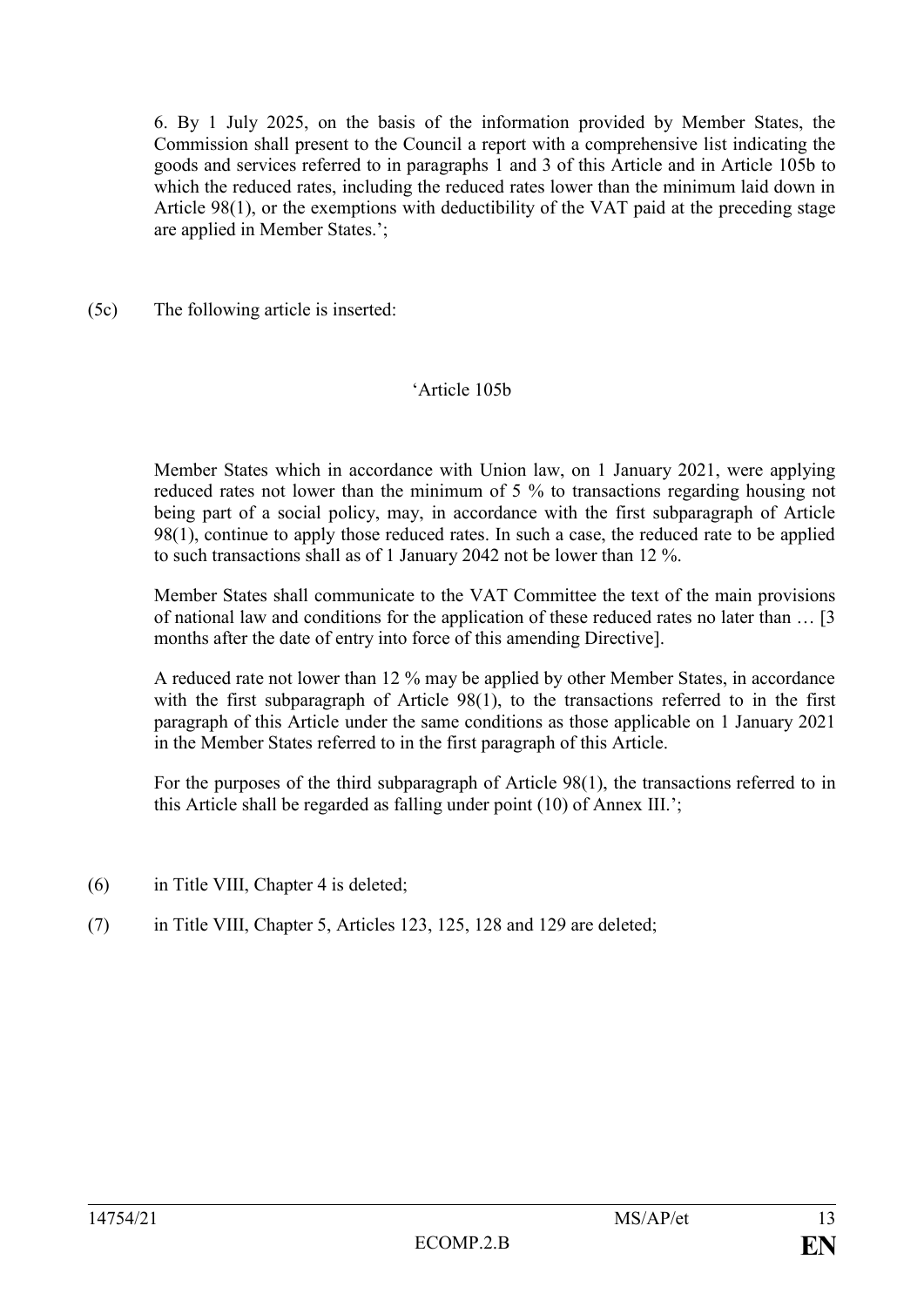(8) in Article 316, paragraph 1 is replaced by the following:

'1. Subject to no reduced rate having been applied to the works of art, collectors' items and antiques concerned supplied to or imported by the taxable dealer, Member States shall grant taxable dealers the right to opt for application of the margin scheme to the following transactions:

a) the supply of works of art, collectors' items or antiques, which the taxable dealer has imported himself;

b) the supply of works of art supplied to the taxable dealer by their creators or their successors in title;

c) the supply of works of art supplied to the taxable dealer by a taxable person other than a taxable dealer.';

- (9) in Article 387, point (c) is deleted;
- (9a) the title of Annex III is replaced by the following:

'List of supplies of goods and services to which the reduced rates and the exemption with the deductibility of VAT referred to in Article 98 may be applied';

- (10) Annex III is amended in accordance with the Annex to this Directive;
- (10a) in Article 53, the following paragraph is added:

'This Article shall not apply in respect of admission to the events referred to in the first paragraph where the attendance is virtual.';

(10b) in Article 54(1), the following subparagraph is added:

'Where the services relate to activities which are streamed or otherwise made virtually available, the place of supply shall however be at the place where the non-taxable person is established, has his permanent address or usually resides.';

(10c) in Article 59a, the introductory words are replaced by the following:

'In order to prevent double taxation, non-taxation or distortion of competition, Member States may, with regard to services the place of supply of which is governed by Articles 44, 45, 54 (1), second subparagraph, 56, 58 and 59:';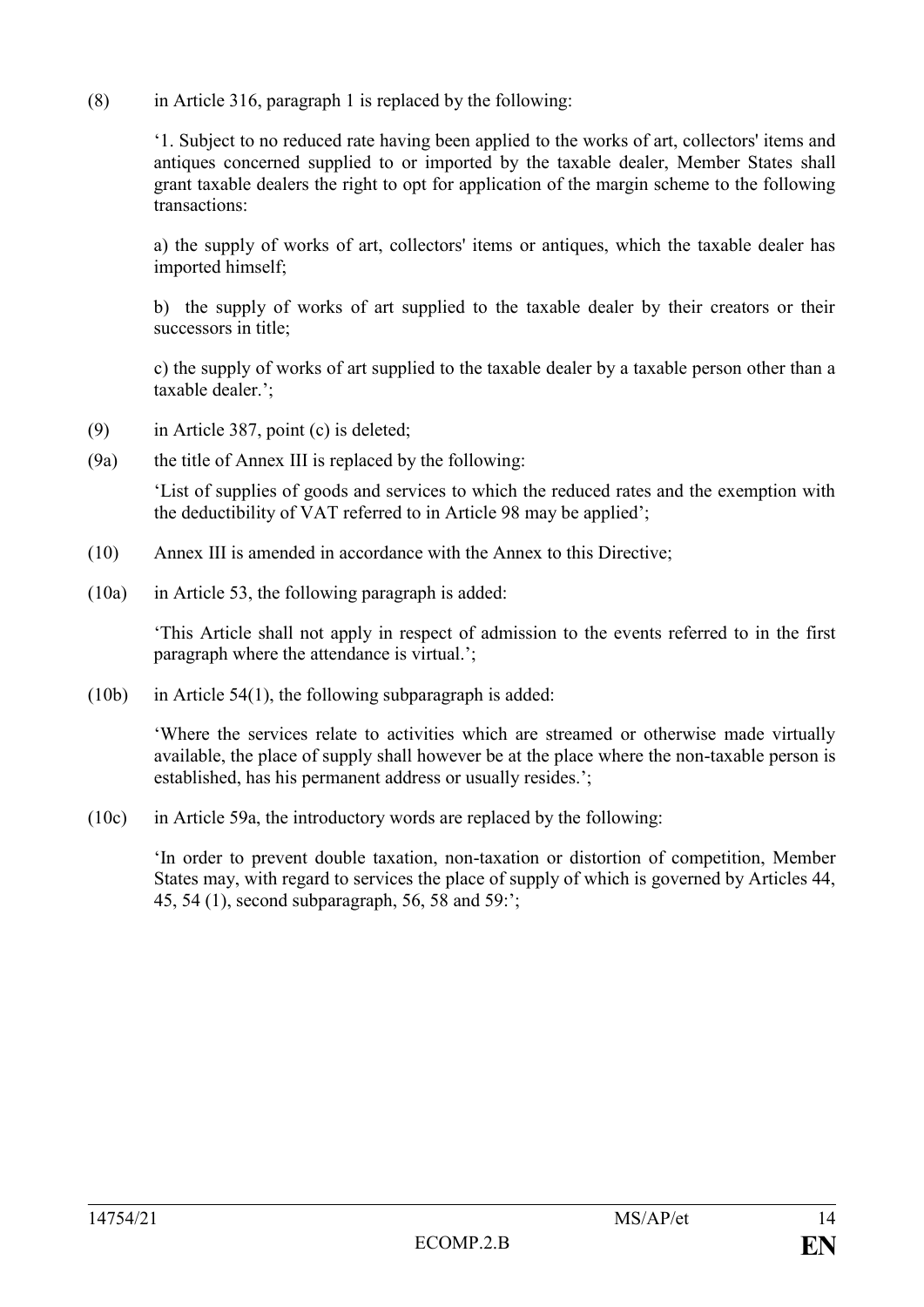(10d) in Article 81, the first paragraph is replaced by the following:

'Member States which, as of 1 January 1993, were not availing themselves of the option under Article 98 of applying a reduced rate may, if they avail themselves of the option under Article 89, provide that in respect of the supply of works of art, as referred to in point (26) of Annex III, the taxable amount is to be equal to a fraction of the amount determined in accordance with Articles 73, 74, 76, 78 and 79.';

(10e) in Article 221, paragraph 3 is replaced by the following:

'3. Member States may release taxable persons from the obligation laid down in Article 220(1) or in Article 220a to issue an invoice in respect of supplies of goods or services which they have made in their territory and which are exempt, with or without deductibility of the VAT paid at the preceding stage, pursuant to Article 98(2), Article 105a, Article 132, points (h) to (l) of Article 135(1), Articles 136, 371, 375, 376 and 377, Article 378(2) and Article 379(2) and Articles 380 to 390c.';

(10f) in Article 288, first paragraph, point (2) is replaced by the following:

'(2) the value of transactions which are exempt, with deductibility of the VAT paid at the preceding stage, pursuant to Article 98(2) or Article 105a;'.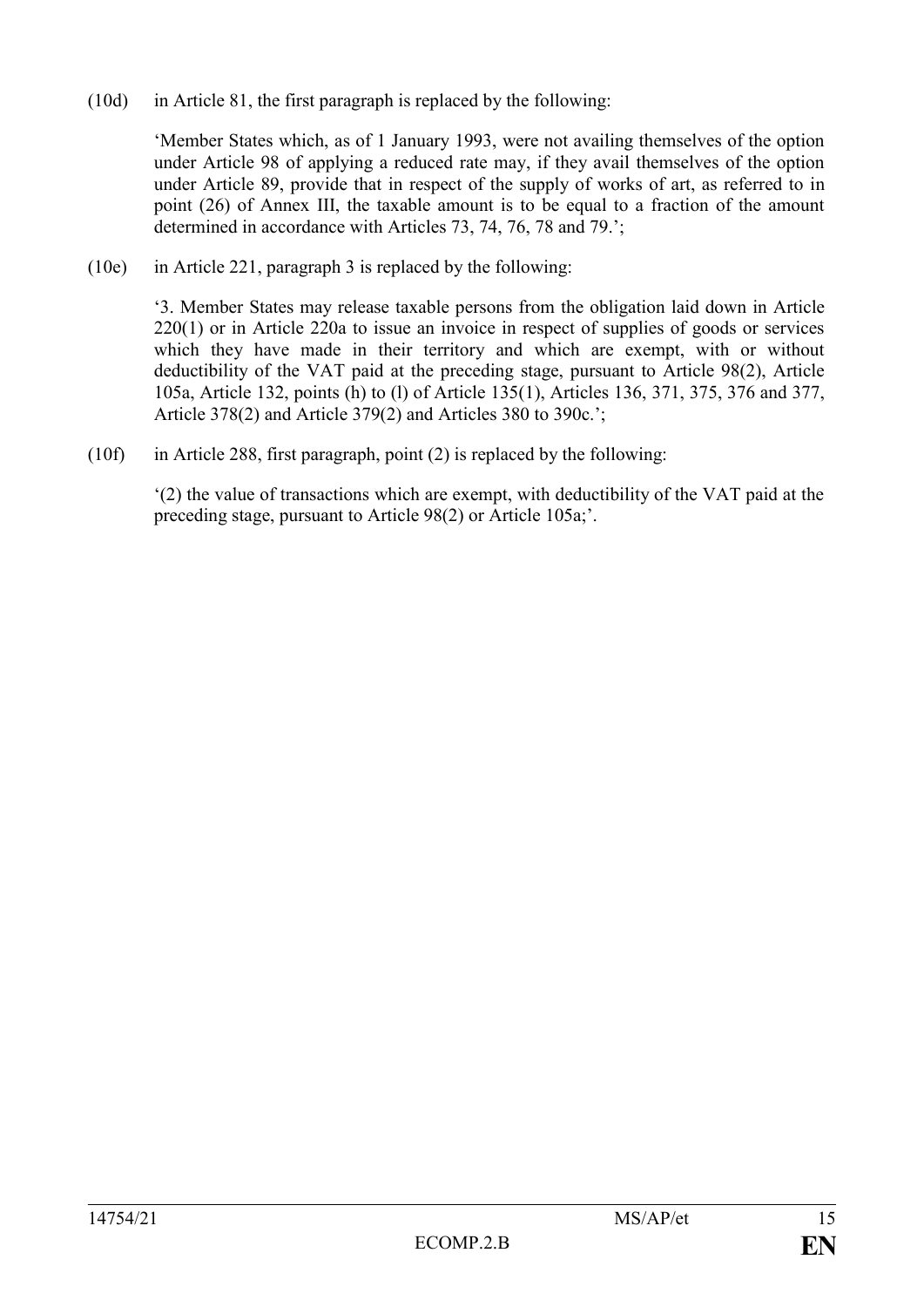## *Article 2*

### *Amendments to Directive (EU) 2020/285*

In Article 1 of Directive (EU) 2020/285 point 15 is replaced by the following:

'(15) Article 288 is replaced by the following:

### 'Article 288

1. The annual turnover serving as a reference for applying the exemption provided for in Article 284 shall consist of the following amounts, exclusive of VAT:

- (a) the value of supplies of goods and services, in so far as they would be taxed were they supplied by a non-exempt taxable person;
- (b) the value of transactions which are exempt, with deductibility of the VAT paid at the preceding stage, pursuant to Article 98(2) or Article 105a;
- (c) the value of transactions which are exempt pursuant to Articles 146 to 149 and Articles 151, 152 and 153;
- (d) the value of transactions which are exempt pursuant to Article 138 where the exemption provided for in that Article applies;
- (e) the value of real estate transactions, financial transactions as referred to in points (b) to (g) of Article 135(1), and insurance and reinsurance services, unless those transactions are ancillary transactions.

2. Disposals of the tangible or intangible capital assets of a taxable person shall not be taken into account for the purposes of calculating the turnover referred to in paragraph 1.'.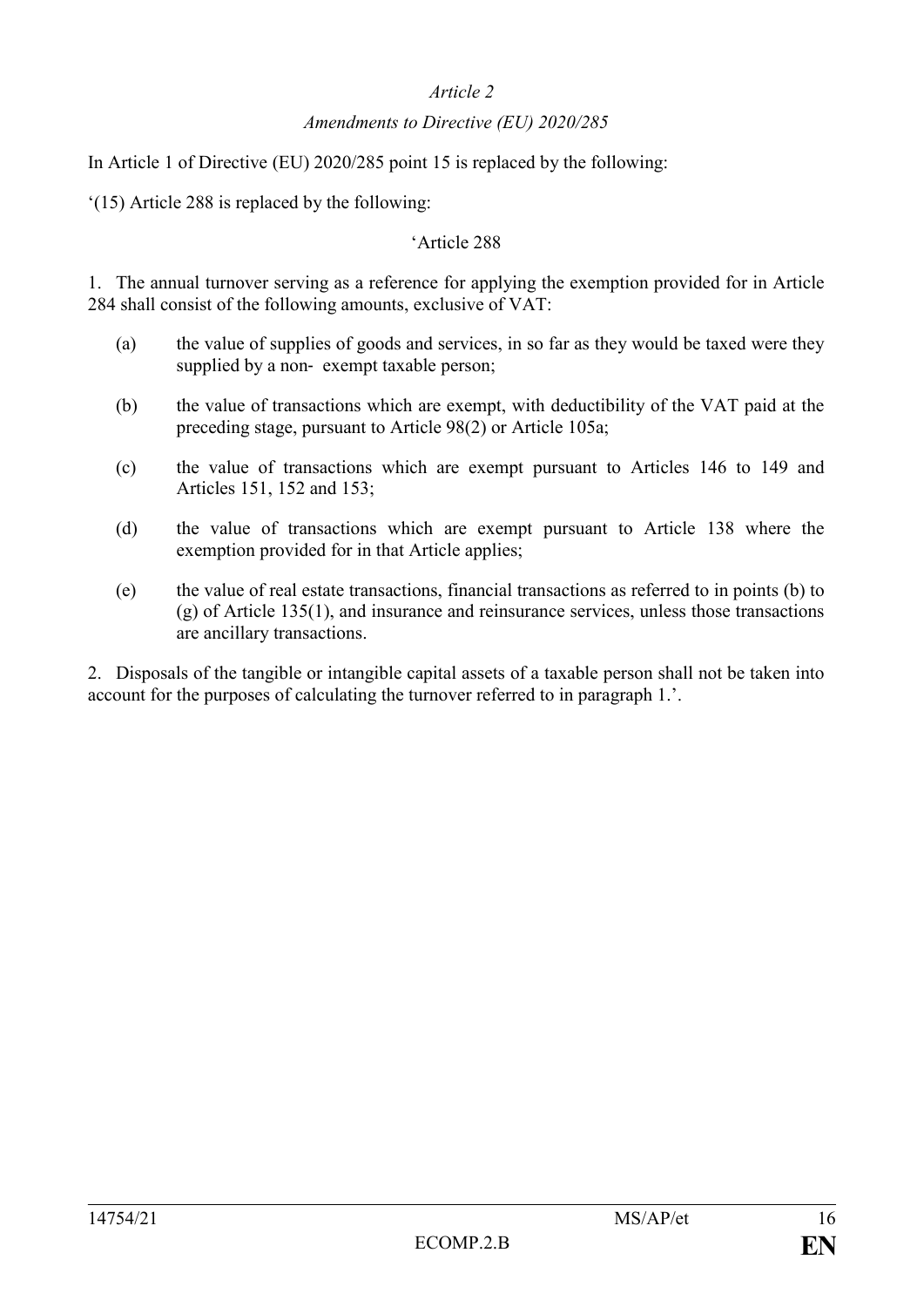### *Article 3*

## *Transposition*

1. Member States shall adopt and publish by 31 December 2024 the laws, regulations and administrative provisions necessary to comply with Article 1, points 1, 3, 5 as regards the deletion of Article 103 of Directive 2006/112/EC, 8, 10a, 10b and Article 2.

They shall apply those measures from 1 January 2025.

Member States may apply the laws, regulations and administrative provisions regarding Annex III, points (7) and (13) relating to access to live streaming of events or visits covered by those points, and point (26) from 1 January 2025.

2. Member States shall immediately communicate to the Commission the text of the laws, regulations, and administrative provisions which they adopt in the field covered by this Directive.

3. When Member States adopt the measures referred to in paragraphs 1 and 2, they shall contain a reference to this Directive or be accompanied by such a reference on the occasion of their official publication. Member States shall determine how such reference is to be made.

## *Article 3a*

On the basis of an assessment of whether future proof solutions adapted to the digital age and aligned with the objective of a destination-based VAT system are possible, the Commission shall, where appropriate, submit a legislative proposal to amend the relevant provisions of this Directive as far as the margin scheme laid down in Chapter 4 of Title XII of Directive 2006/112/EC is concerned*.*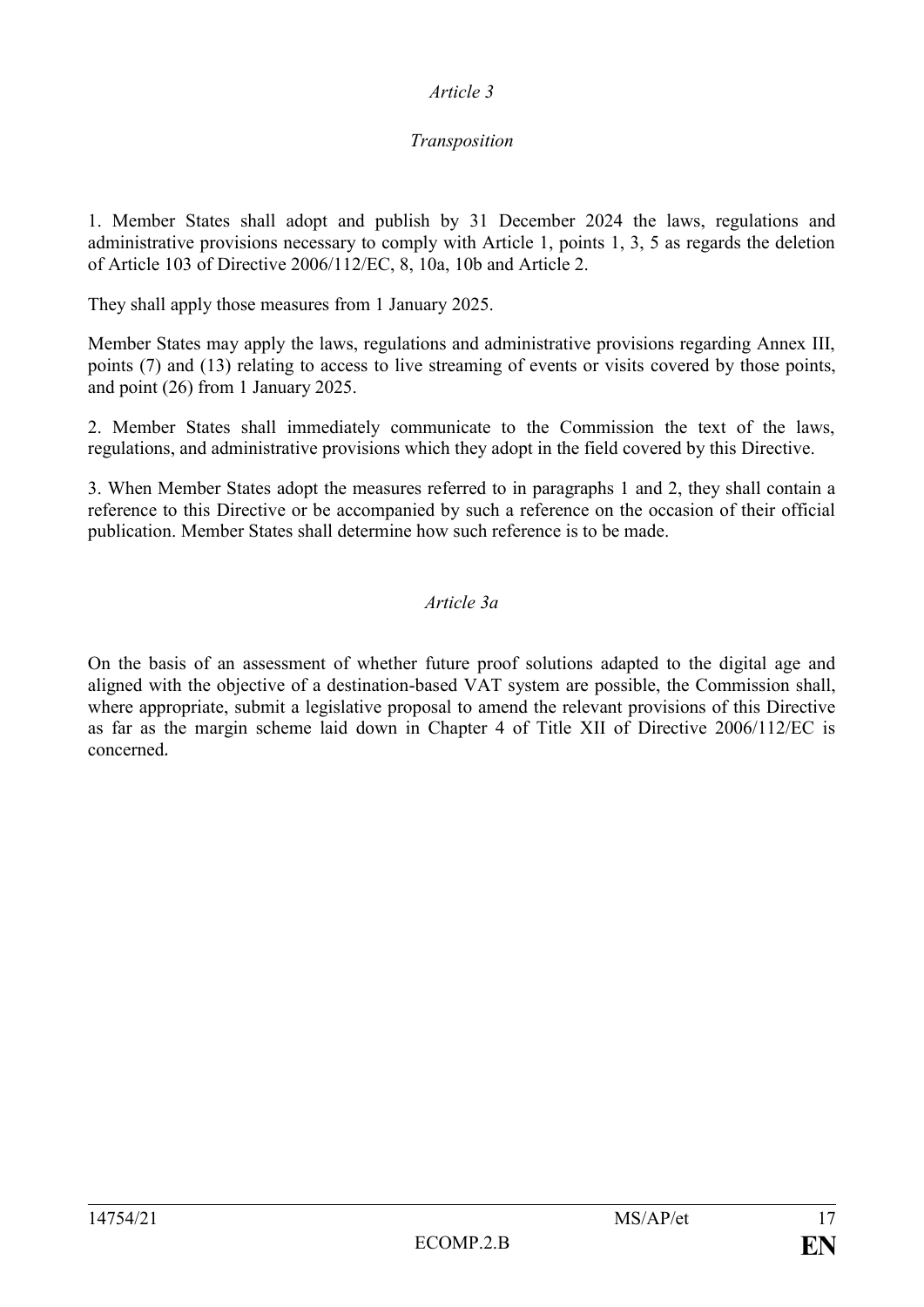## *Article 4*

## Entry into force

This Directive shall enter into force on the twentieth day following that of its publication in the *Official Journal of the European Union*.

# *Article 5*

### Addressees

This Directive is addressed to the Member States.

Done at Brussels,

### *For the Council The President*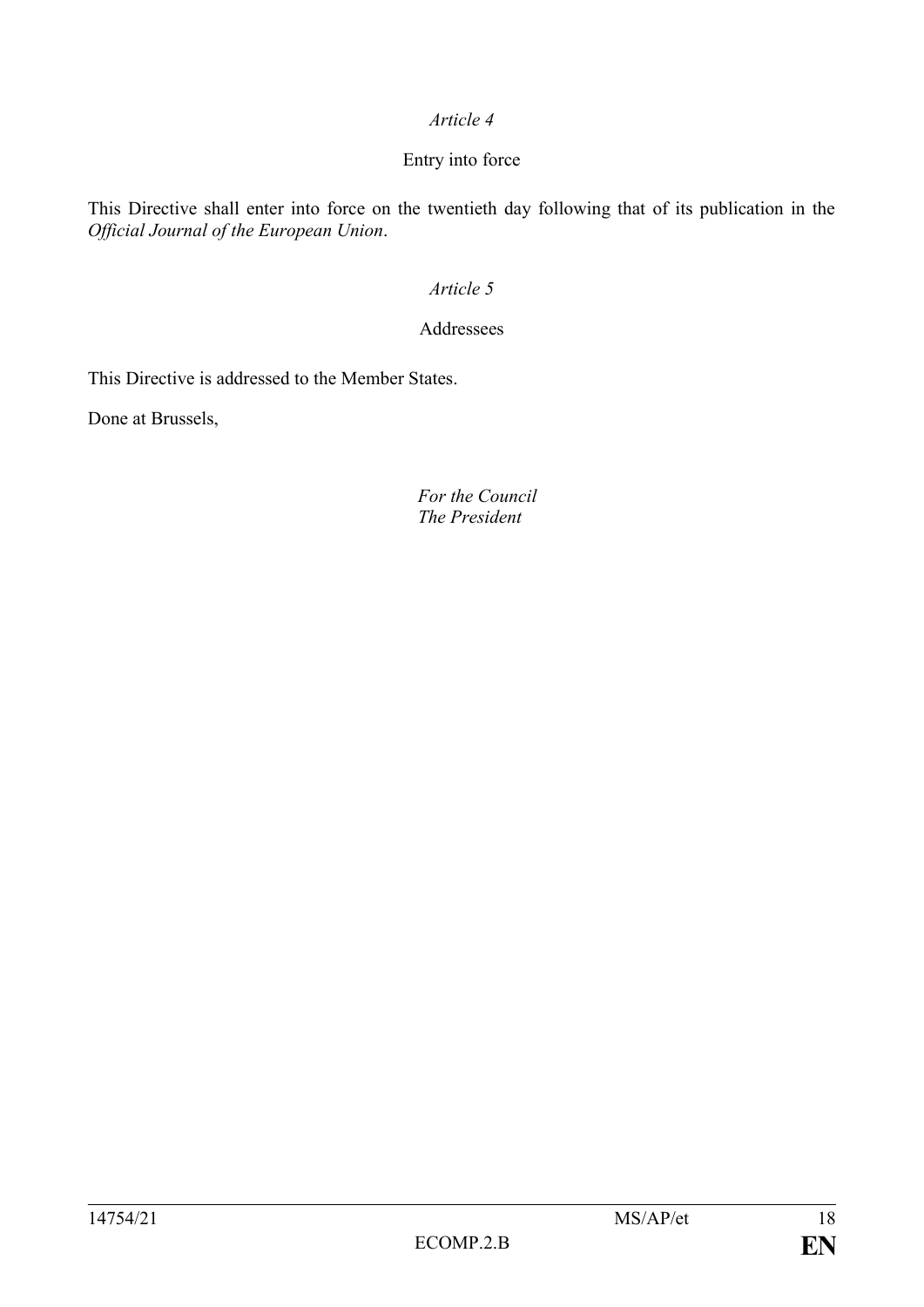## *ANNEX*

*Annex III to Directive 2006/112/EC is hereby amended as follows:*

1. Points 3, 4, 5, 6, 7, 8, 10, 10a, 11, 13, 15, 18 and 19 are replaced by the following:

(3) Pharmaceutical products used for medical and veterinary purposes, including products used for contraception and female sanitary protection, and absorbent hygiene products;

(4) Medical equipment, appliances, devices, items, aids and protective gear, including health protection masks, normally intended for use in health care or for the use of the disabled, goods essential to compensate and overcome disability, as well as the adaptation, repair, rental and leasing of such goods;

(5) Transport of passengers and the transport of goods accompanying them, such as luggage, bicycles, including electric bicycles, motor or other vehicles, or the supply of services relating to the transport of passengers;

(6) Supply, including on loan by libraries, of books, newspapers and periodicals either on physical means of support or supplied electronically or both (including brochures, leaflets and similar printed matter, children's picture, drawing or colouring books, music printed or in manuscript form, maps and hydrographic or similar charts), other than publications wholly or predominantly devoted to advertising and other than publications wholly or predominantly consisting of video content or audible music; production of publications of non-profit-making organisations and services related to such production;

(7) Admission to shows, theatres, circuses, fairs, amusement parks, concerts, museums, zoos, cinemas, exhibitions and similar cultural events and facilities or access to the live streaming of these events or visits or both;

(8) Reception of radio and television broadcasting services and webcasting of the same programmes provided by a media service provider; internet access services provided as part of digitalisation policy, defined by Member States;

(10) Supply and construction of housing, as part of a social policy, as defined by the Member States; renovation and alteration, including demolition and reconstruction, and repairing of housing and private dwellings; letting of immovable property for residential use;

(10a) Construction and renovation of public and other buildings used for activities in the public interest;

(11) Supply of goods and services of a kind normally intended for use in agricultural production but excluding capital goods such as machinery or buildings; and, until 1 January 2032 supply of chemical pesticides and chemical fertilisers;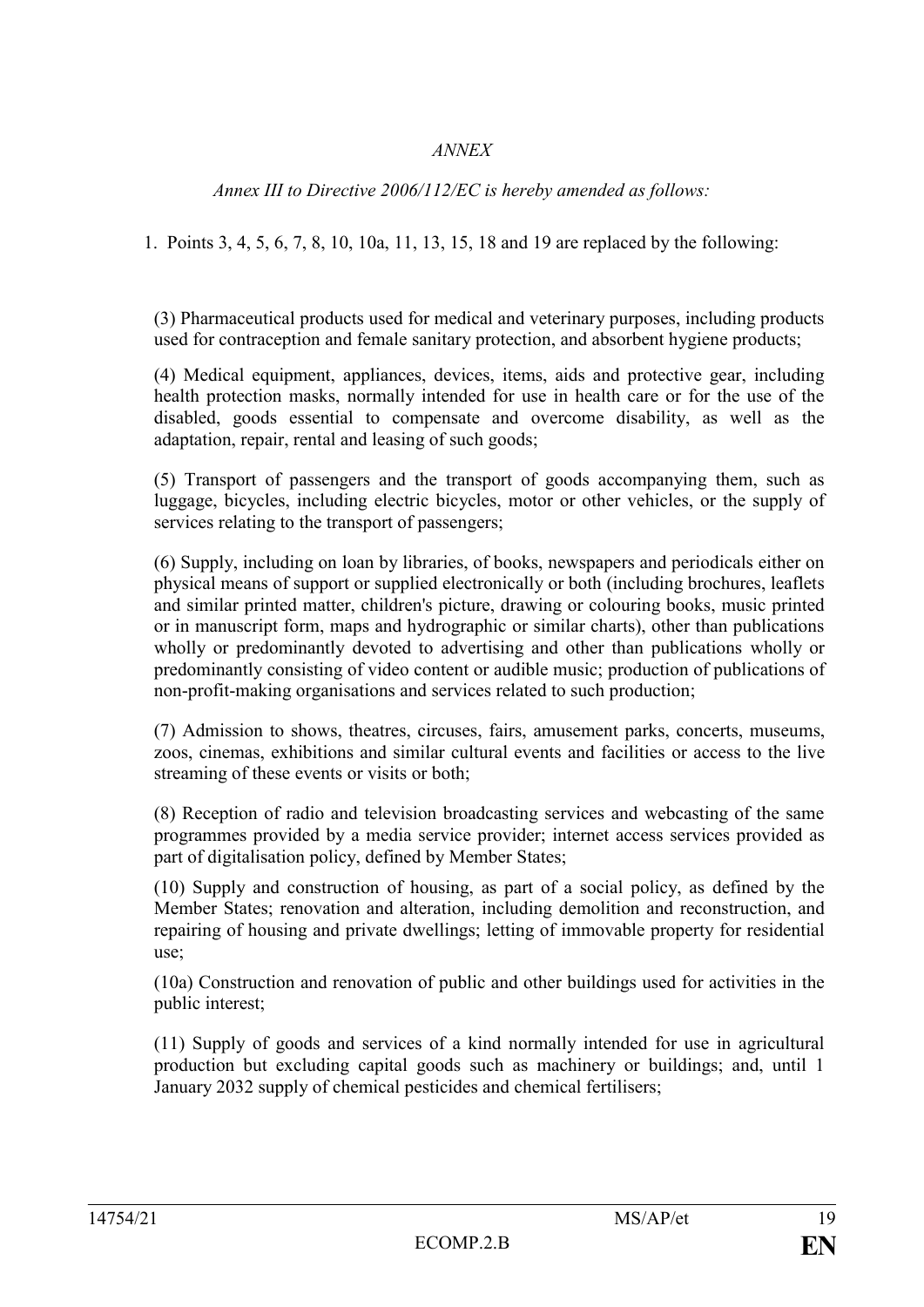(13) Admission to sporting events or access to the live-streaming of these events or both; use of sporting facilities, and the supply of sport or physical exercise classes also when live-streamed<sup>;</sup>

(15) Supply of goods and services by organisations engaged in welfare or social security work as defined by Member States and recognised as being devoted to social wellbeing by Member States, in so far as those transactions are not exempt pursuant to Articles 132, 135 and 136;

(18) Supply of services provided in connection with sewage, street cleaning, refuse collection and waste treatment or waste recycling, other than the supply of such services by bodies referred to in Article 13;

(19) Supply of repairing services of household appliances, shoes and leather goods, clothing and household linen (including mending and alteration);

2. The following points are inserted:

(10c) Supply and installation of solar panels on and adjacent to private dwellings, housing and public and other buildings used for activities in the public interest;

(11a) Live equines and the supply of services related to live equines;

3. The following points are added:

(22) Supply of electricity, district heating and district cooling, and biogas produced by the feedstock listed in Part A of Annex IX to Directive 2018/2001; supply and installation of highly efficient low emissions heating systems meeting the emission (PM) benchmarks laid down in Annex V of Commission Regulation (EU) 2015/1189 and in Annex V of Commission Regulation (EU) 2015/1185 respectively and having been attributed an EU energy label to show that the criterion referred to in Article 7(2) of Regulation (EU) 2017/1369 is met; and, until 1 January 2030, natural gas and wood used as firewood;

(23) Live plants and other floricultural products, including bulbs, cotton, roots and the like, cut flowers and ornamental foliage;

(24) Children's clothing and footwear; supply of children's car seats;

(25) Supply of bicycles, including electric bicycles; rental and repairing services of such bicycles;

(26) Supply of works of art, collectors' items and antiques listed in Annex IX, Parts A, B and C;